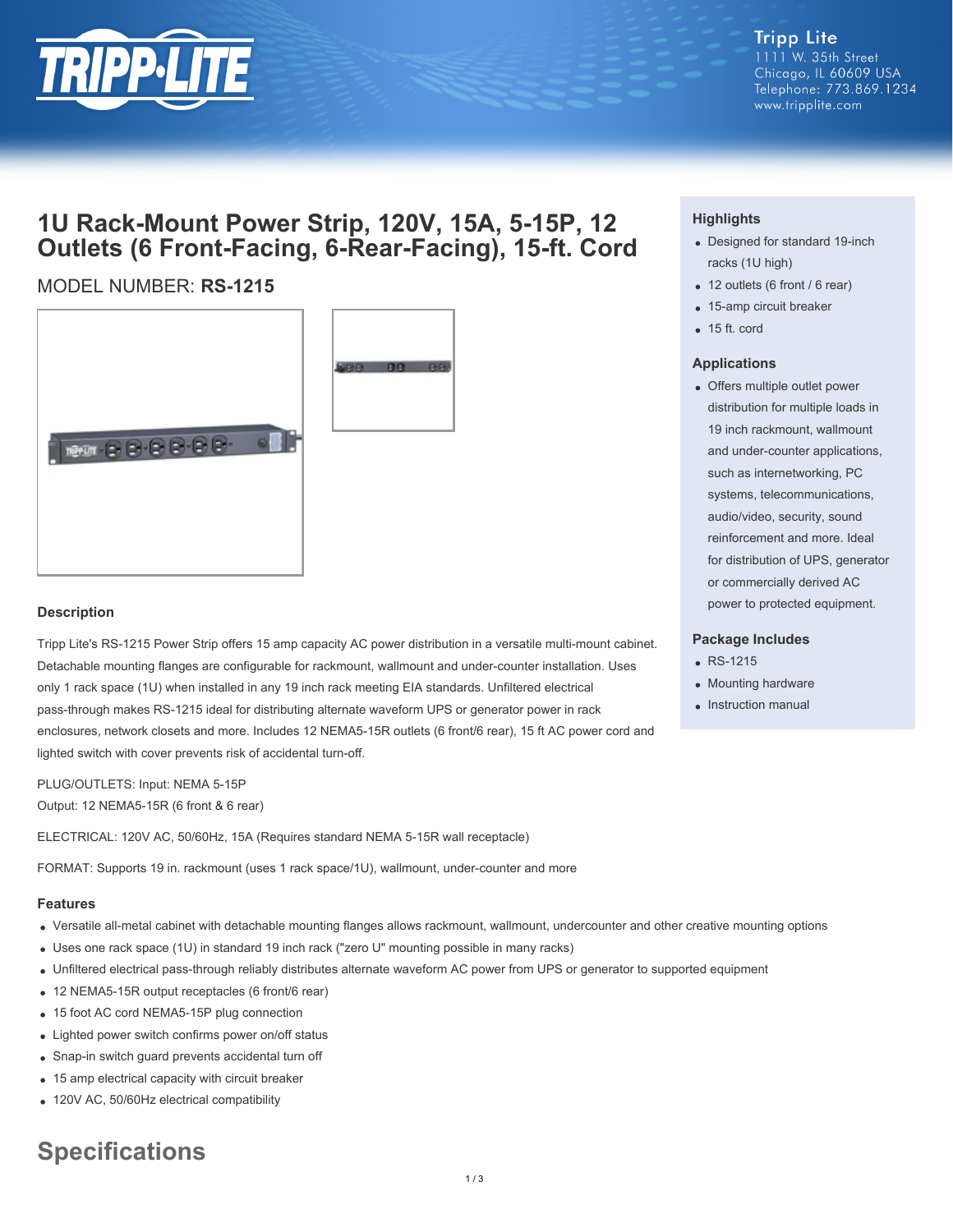

| <b>OUTPUT</b>                                |                                                                                   |  |
|----------------------------------------------|-----------------------------------------------------------------------------------|--|
| <b>Frequency Compatibility</b>               | 50 / 60 Hz                                                                        |  |
| <b>Output Receptacles</b>                    | $(12)$ 5-15R                                                                      |  |
| Circuit Breaker (amps)                       | 15                                                                                |  |
| <b>Outlet Orientation</b>                    | 6 front facing / 6 rear facing                                                    |  |
| 20-Amp Rating                                | No                                                                                |  |
| <b>INPUT</b>                                 |                                                                                   |  |
| Nominal Input Voltage(s) Supported           | <b>120V AC</b>                                                                    |  |
| Recommended Electrical Service               | 15A 120V                                                                          |  |
| Input Connection Type                        | NEMA 5-15P                                                                        |  |
| Input Cord Length (ft.)                      | 15                                                                                |  |
| Input Cord Length (m)                        | 4.572                                                                             |  |
| Voltage Compatibility (VAC)                  | 120                                                                               |  |
| <b>GFCI Plug</b>                             | No                                                                                |  |
| <b>USER INTERFACE, ALERTS &amp; CONTROLS</b> |                                                                                   |  |
| Switches                                     | Red illuminated 2 positon switch controls power to all outlets                    |  |
| Locking Switch Cover                         | Transparent locking switch cover prevents accidental shutoff                      |  |
| <b>PHYSICAL</b>                              |                                                                                   |  |
| Unit Dimensions (hwd / in.)                  | 1.75 x 17.5 x 4.5                                                                 |  |
| Unit Dimensions (hwd / cm)                   | 4.445 x 44.45 x 11.4                                                              |  |
| Unit Weight (lbs.)                           | 4.6                                                                               |  |
| Unit Weight (kg)                             | 2.09                                                                              |  |
| Material of Construction                     | Sheet metal                                                                       |  |
| Receptacle Color                             | Black                                                                             |  |
| Color (AC Line Cord)                         | Black                                                                             |  |
| Form Factors Supported                       | 1U rackmount, wall-mount and undercounter installation supported                  |  |
| Outlets Measurement (Center to<br>Center)    | Distance between Front outlets = 83.35mm; Distance between Rear outlets = 114.3mm |  |
| <b>SPECIAL FEATURES</b>                      |                                                                                   |  |
| <b>TVSS Grounding</b>                        | Back panel nut and bolt grounding lug                                             |  |
| <b>CERTIFICATIONS</b>                        |                                                                                   |  |